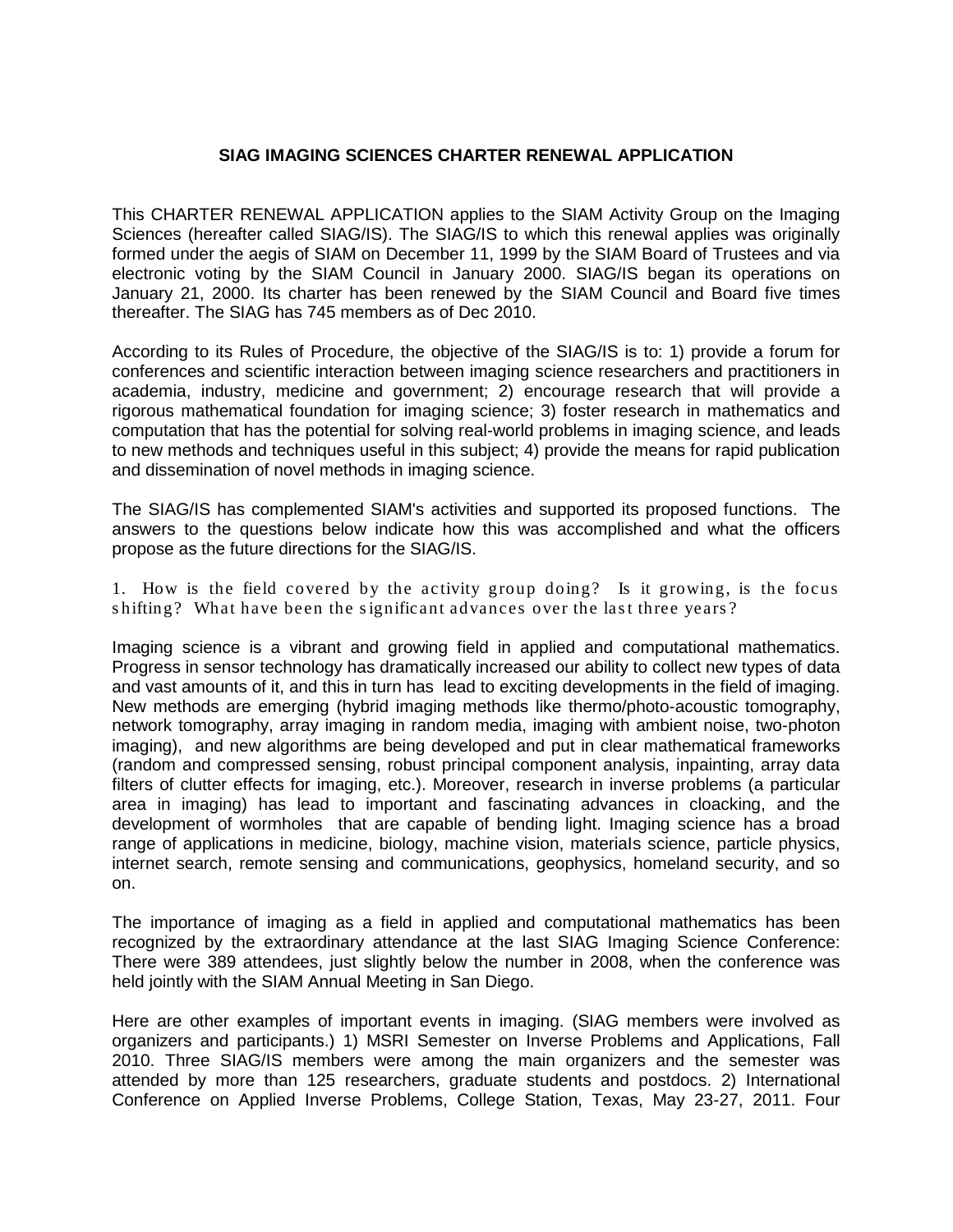SIAG/IS members are in the Scientific Organizing Committee and SIAG/IS members give invited addresses and minisymposia talks. 3) Semester on Inverse Problems at the Isaac Newton Institute Cambridge UK, Fall 2011. Three SIAG/IS members are in the Scientific Advisory board, three SIAG/IS members will give mini-courses in the introductory workshop, and many SIAG/IS members will speak in the other four workshops. 4) IPAM Workshop, Mathematical problems, models and methods in biomedical imaging, February 2010. 5) IMA Hot Topics workshop, Large scale inversep problems and uncertainty quantification, June 2011.

Links to other conferences and workshops in Imaging Sciences can be found at the SIAG/IS webpage: http://siags.siam.org/siagis/

2. How is the activity group doing? Is it remaining vibrant? Is the size of the SIAG/IS s table or increas ing? How is the SIAG/IS keeping up with the changes in the field? How are the broader interes ts of SIAM reflected in the activities of the SIAG/IS?

The SIAG is growing. As of now there are 745 members (there were 592 at the last charter renewal). 373 members are students. 28% of the student members and 15% of the non student members are female. 53% of the members are from Math Sciences, 14% from engineering (not including computer science), 16% in computer science. The rest are in other fields (physics, earth sciences, statistics). Roughly 24% of the members are foreigners, and 41% of those are students.

Efforts have been made to advertise the SIAG and its activities to colleagues around the world by e-mail, and by linking to other societies, such as the IPIA (Inverse Problems International Association).

The SIAG activities continue the educational aspect of the mission by having more student members as participants. Moreover, SIAG/IS members continue to give mini-tutorials and summer courses that are intended to introduce students and young researchers to imaging sciences.

The SIAG/IS has a new SIAM News liaison that is working to advertise broadly the scientific activities in imaging science. The SIAM News (Volume 43, Numbers 6 and 7) had three articles by two plenary speakers at the biennial SIAM Imaging Science Conference in Chicago, 2010 (M. Bronstein and G. Shapiro) and by one mini-tutorial lecturer (J. Garnier).

3. Please list conferences/workshops the activity group has sponsored or co-sponsored over the past three years, and give a brief (one sentence or phrase) indication of the success or problems with each.

*The SIAG organizes the biennial SIAM Conference on the Imaging Sciences. The list of past conference may be found at<http://www.siam.org/meetings/archives.php#imaging>*

*The last conference was in Chicago, in April 2010. There were 389 attendees. Most of them were from academia (318). There were 32 attendees from the industry and 29 from Government labs. The conference had 6 invited speakers, 3 mini-tutoriaIs, 65 minisymposia and 8 sessions of contributed talks.* 

*The previous conference was in San Diego, in 2008. It coincided with the SIAM annual meeting.*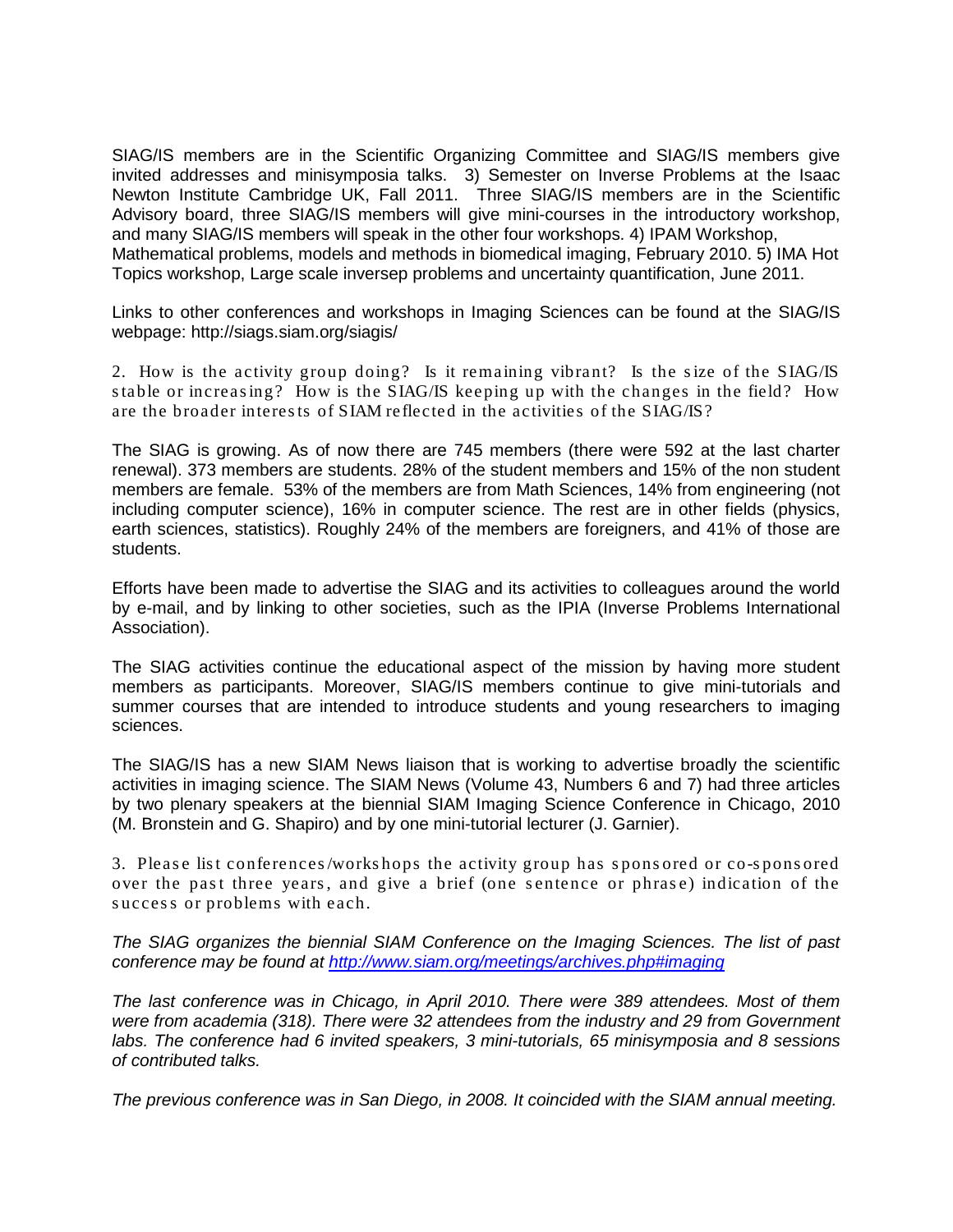*The SIAG is co-sponsoring the Gene Golub Summer School in July 4-15, 2011, UBC, Vancouver, on Waves and Imaging.* 

*The Waves 2011 Conference at Simon Fraser University, Vancouver, July 25-29, 2011 is sponsored by SIAM. There are 2 SIAG/IS members in the scientific committee and some speakers are also SIAG/IS members.*

4. Please indicate the number of minisymposia directly organized by the activity group at the last two SIAM annual meetings. When did the SIAG last organize a track at an annual meeting?

*At the SIAM Annual meeting in 2010: Gunther Uhlmann (SIAG/IS member) gave a plenary talk on cloaking and transformation optics. David Donoho gave a plenary talk on compressed sensing. In addition there were minisymposia and contributed presentations on various aspects of imaging and inverse problems as they arise in: compressed sensing, parameter estimation, uncertainty quantification, geosciences, optimization, control, wave scattering.* 

*At the SIAM Annual meeting in 2009: Karl Kunisch gave an invited address on Newton methods in function spaces and applications to problems in optimal control and imaging. There were minisymposia on: statistical methods in inverse problems, inverse problems in electromagnetics, cloacking and invisibility, inverse problems.*

*At the ICIAM 2011: Vincent Caselles will give a plenary talk on exemplar-based image inpainting and applications. Ron Kimmel will give a plenary lecture on metric geometry in action. There will be minisymposia on: optimal parameter sampling and model reduction, composites and inversion, regularization methods for inverse and ill posed problems, shape reconstruction in impedance tomography and inverse scattering, theoretical and numerical aspects in variational-PDE methods for solving inverse problems in imaging sciences, multiscale phenomena in calculus of variations and inverse problems, uncertainty quantification, reconstruction algorithms and stability for electrical impedance tomography, tomography, recent advances in inverse problems for PDE's, recent techniques and developments on inverse problems, Sturm-Liouville direct and inverse problems, applications of wavelet methods to meteorology and oil exploration, inverse problems in cardiovascular mathematics, fast optimization algorithms in image processing and its applications, hybrid methods in medical imaging*

5. Please indicate other activities sponsored by the activity group, to include news letters, prizes and Web sites. Have each of these been active and successful?

SIAG on Imaging Science Prize (SIAG/IS Prize) was established in 2010. It is to be awarded to the authors of the best paper, as determined by the prize committee, on mathematical and computational aspects of imaging, broadly interpreted. Imaging includes image formation, inverse problems in imaging, image processing, image analysis, image interpretation and understanding, computer graphics, and visualization. The prize is awarded every two years, at the SIAG/IS biennial conference. The first prize committee has been approved by SIAM and assembled in November, 2010.

SIAG/IS has a website at:<http://siags.siam.org/siagis/>